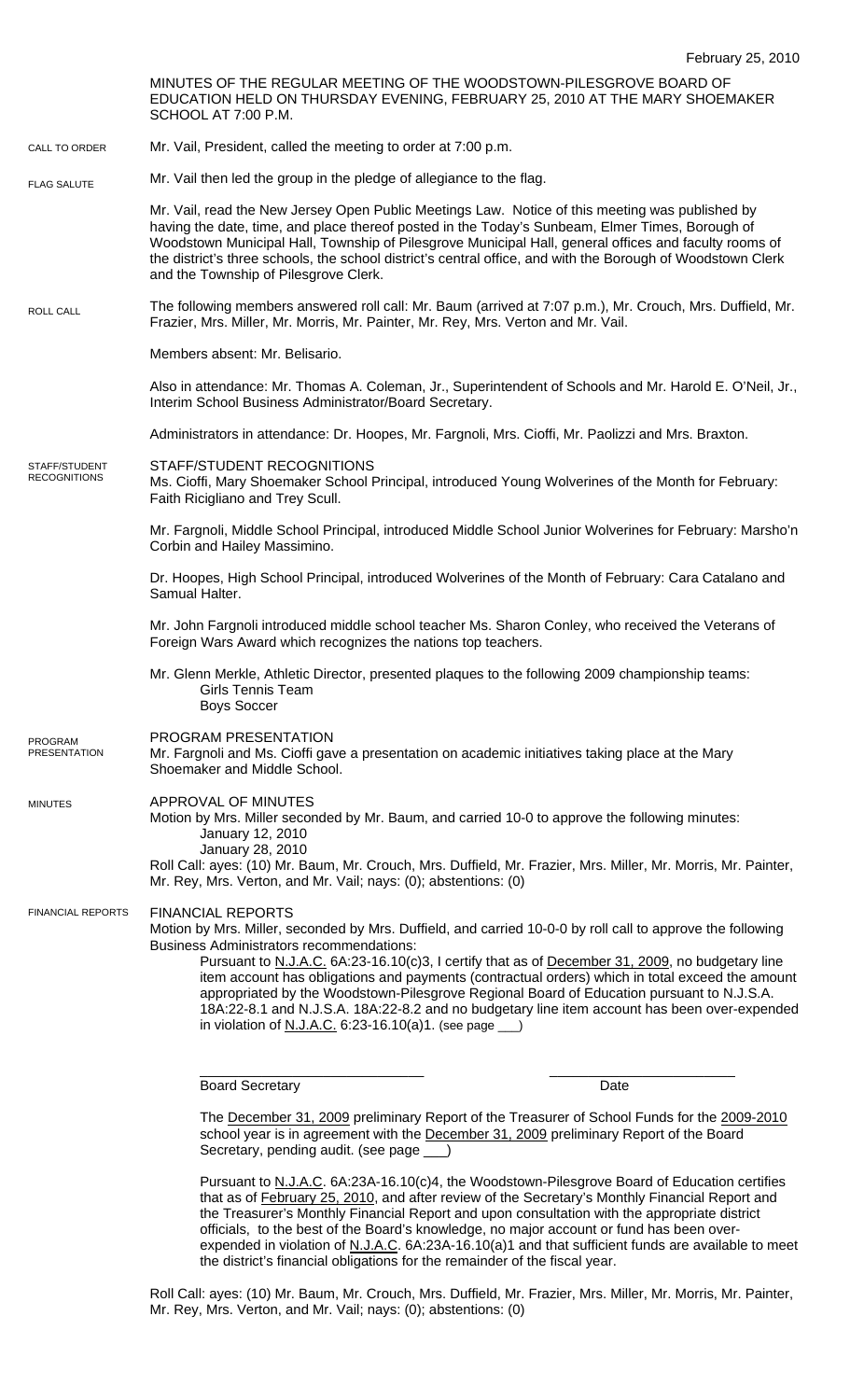Motion by Mr. Baum, seconded by Mrs. Miller, and carried 10-0 to approve the transfer of funds as previously approved by the Superintendent pursuant to 18A:22-8.1 for the month of December 2009. (see page

Motion by Mr. Baum, seconded by Mrs. Miller, and carried 10-0-0 by roll call to approve the EFT's for December 2009, additional hand check payments for December 2009 and payment list for the month of February 2010. (see page

Roll Call: ayes: (10) Mr. Baum, Mr. Crouch, Mrs. Duffield, Mr. Frazier, Mrs. Miller, Mr. Morris, Mr. Painter, Mr. Rey, Mrs. Verton, and Mr. Vail; nays: (0); abstentions: (0)

- Motion by Mrs. Miller, seconded by Mrs. Duffield, and carried 10-0 to approve voiding the following check: Check #47647 dated 11/19/09, payable to Omni Cheer in the amount of \$381.19, issued under P.O. #695-10 due to duplicate purchase order (#1799-09). Check will not be reissued.
- Motion by Mrs. Miller, seconded by Mr. Baum, and carried 10-0 to accept the following reports: Student Activities Account and Athletic Account for the month of January 2010 (see page \_\_) Scholarships for the month of January 2010 (see page  $\qquad$ ) Odyssey of the Mind for the month of January 2010. (see page

Motion by Mrs. Miller, seconded by Mr. Baum, and carried 9-0 (voting not applicable to sending district representatives) to accept the Woodstown Community School report for the month of January 2010. (see page \_\_\_)

AUDIENCE PARTICIPATION I - None AUDIENCE **PARTICIPATION** 

OLD BUSINESS – None OLD BUSINESS

EDUCATIONAL PROGRAMS **COMMITTEE** 

EDUCATIONAL PROGRAMS COMMITTEE The Board reviewed the February 18, 2010 Educational Programs Committee Report submitted by Committee Chairperson, Mr. Kevin Crouch **(see page \_\_\_)**. The following recommendations were acted upon:

Motion by Mr. Crouch, seconded by Mr. Frazier, and carried 10-0 to approve the following: High school field trips (see page \_

Home instruction for the following students: 2465256995 – medical 2196463611 – medical 8318337727 – medical 8516864727 – administrative

Placement of student 5854702447 in out-of-district program (see page )

Motion by Mr. Crouch, seconded by Mr. Frazier, and carried 9-0-0 by roll call (voting not applicable to sending district representatives) to approve the following: Early Childhood Special Education Outcome Study contract (see page \_\_\_)

Middle school field trips (see page \_\_\_)

Home Instruction for the following student: 5418121914 – administrative

Roll Call: ayes: (9) Mr. Baum, Mr. Crouch, Mrs. Duffield, Mr. Frazier, Mrs. Miller, Mr. Painter, Mr. Rey, Mrs. Verton, and Mr. Vail; nays: (0); abstentions: (0)

POLICY COMMITTEE – The Board reviewed the February 16, 2010 Policy Committee Report submitted by Committee Chairperson, Mrs. Debbie Duffield **(see page \_\_\_)**. The following recommendations were acted upon: POLICY COMMITTEE

> Motion by Mrs. Duffield, seconded by Mrs. Miller, and carried 10-0-0 by roll call to adopt the following policy on second reading: (see Policy Manual)

 Policy 2362 – Creating & Publishing Web Pages (revision) Roll Call: ayes: (10) Mr. Baum, Mr. Crouch, Mrs. Duffield, Mr. Frazier, Mrs. Miller, Mr. Morris, Mr. Painter, Mr. Rey, Mrs. Verton, and Mr. Vail; nays: (0); abstentions: (0)

Motion by Mrs. Duffield, seconded by Mrs. Miller, and carried 10-0 to approve the following policies for a first reading:

 Policy 5338 – Diabetes Management (new) Policy 3281 & 4281 – Inappropriate Staff Conduct (revisions)

PERSONNEL COMMITTEE – The Board reviewed the February 18, 2010 Personnel Committee Report submitted by Committee Chairperson, Mr. George Rey **(see page \_\_\_)**. The following recommendations were acted upon: PERSONNEL COMMITTEE

> Motion by Mr. Rey, seconded by Mrs. Miller, and carried 10-0 to approve the following: High school volunteers (see page \_\_\_)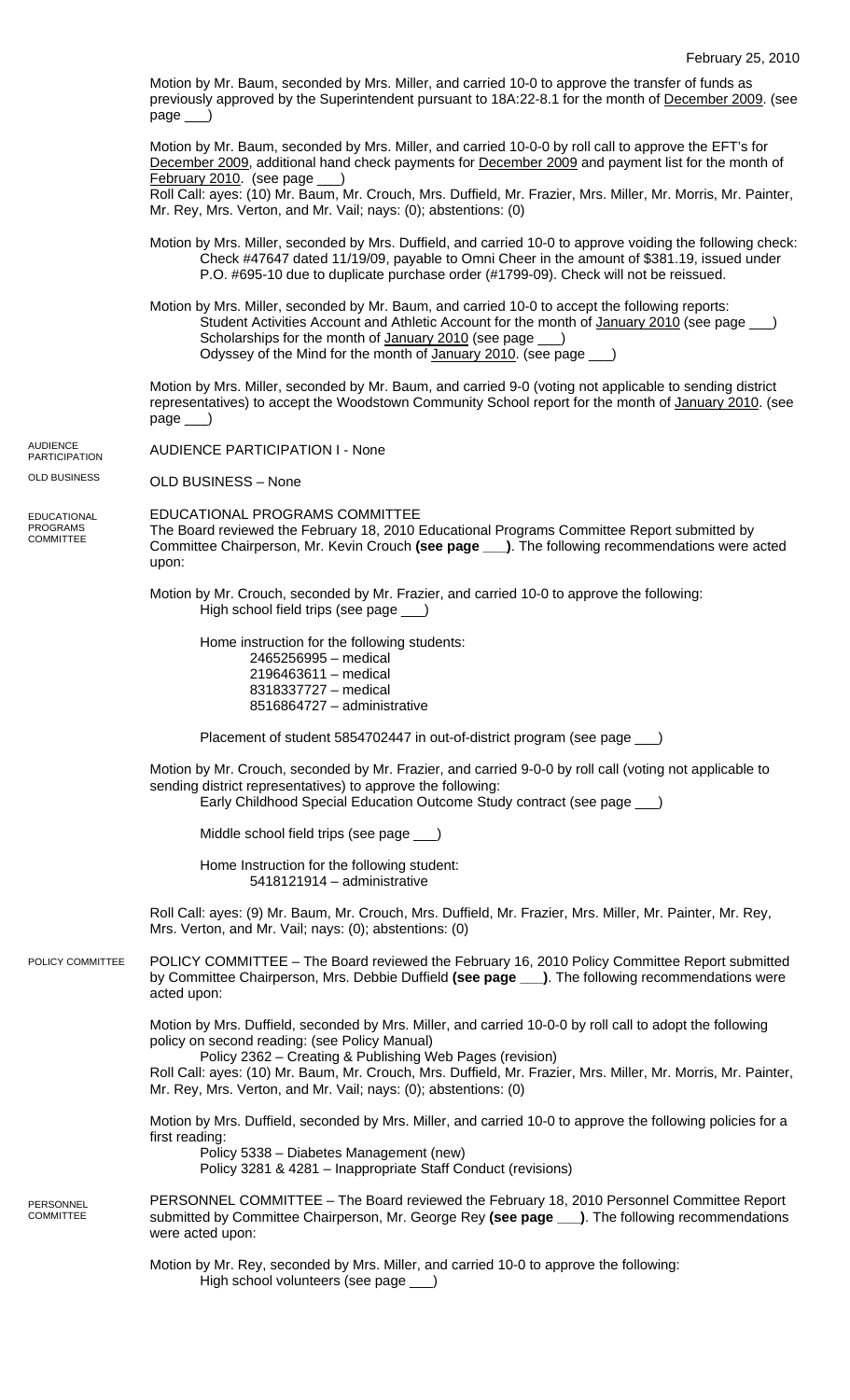Substitute List additions: Samantha Hannah – teacher Kajal Vora – teacher

Placement requests (see page

Payment to listed high school staff for after-hours workshop participation (see page\_

Seminars, conference, and training opportunities for listed district and high school staff (see page  $\rightarrow$ 

Retirement request from Sharon Vaughn, high school math teacher, effective April 1, 2010. (see page \_\_\_)

Motion by Mr. Rey, seconded by Mrs. Miller, and carried 10-0-0 by roll call to appoint Lauren Morgan as a high school health and physical education teacher to replace Shelley Mealey who will be on maternity leave at Bachelor's, Step 1 (\$46,000), prorated per diem, no benefits, from approximately March 30, 2010 through May 10, 2010, or until Mrs. Mealey's return.

Roll Call: ayes: (10) Mr. Baum, Mr. Crouch, Mrs. Duffield, Mr. Frazier, Mrs. Miller, Mr. Morris, Mr. Painter, Mr. Rey, Mrs. Verton, and Mr. Vail; nays: (0); abstentions: (0)

Motion by Mr. Rey, seconded by Mrs. Miller, and carried 10-0-0 by roll call to approve emergent hiring resolution for the following new staff members for the 2009-2010 school year: Lauren Morgan

Roll Call: ayes: (10) Mr. Baum, Mr. Crouch, Mrs. Duffield, Mr. Frazier, Mrs. Miller, Mr. Morris, Mr. Painter, Mr. Rey, Mrs. Verton, and Mr. Vail; nays: (0); abstentions: (0)

Motion by Mr. Rey, seconded by Mrs. Miller, and carried 9-0 (voting not applicable to sending district representatives) to approve the following:

Payment to listed Shoemaker/middle school staff for after-hours workshop participation (see page  $\Box$ 

Seminars, conferences, and training opportunities for listed Shoemaker/middle school staff (see page \_\_\_)

Shoemaker school volunteers for the 2009-2010 school year. (see page \_\_\_)

Shoemaker school substitute bus aides for the 2009-2010 school year. (see page \_\_\_)

Resignation of Cathy Koziel, Shoemaker cafeteria worker, effective February 12, 2010. (see page  $\rule{1em}{0.15mm}$ 

Roll Call: ayes: (9) Mr. Baum, Mr. Crouch, Mrs. Duffield, Mr. Frazier, Mrs. Miller, Mr. Painter, Mr. Rey, Mrs. Verton, and Mr. Vail; nays: (0); abstentions: (0)

FINANCE/FACILITIES / TRANSPORTATION **COMMITTEE** 

# FINANCE/FACILITIES TRANSPORTATION COMMITTEE

The Board reviewed the February 11, 2010 and February 15, 2010 Finance /Facilities/ Transportation Committee Reports submitted by Committee Chairperson, Joe Baum **(see page \_\_\_).** The following recommendations were acted upon:

Motion by Mr. Baum, seconded by Mr. Frazier, and carried 10-0-0 by roll call to approve the following: Tuition rates for the 2010-2011 school year as follows:

WHEREAS, the Woodstown-Pilesgrove Regional Board of Education must, by law, set the tuition rates for 2010-2011, and

WHEREAS, the Woodstown-Pilesgrove Regional Board of Education must, by law, use the forms devised by the Commissioner of Education for the calculation of same.

THEREFORE, the Woodstown-Pilesgrove Regional Board of Education adopts the tuition rates for the 2010-2011 school year as follows:

THEREFORE, authorizes the Board Secretary/Business Administrator to enter into contracts with all districts for the purpose of tuition payment for the 2010- 2011 school year.

Roll Call: ayes: (10) Mr. Baum, Mr. Crouch, Mrs. Duffield, Mr. Frazier, Mrs. Miller, Mr. Morris, Mr. Painter, Mr. Rey, Mrs. Verton, and Mr. Vail; nays: (0); abstentions: (0)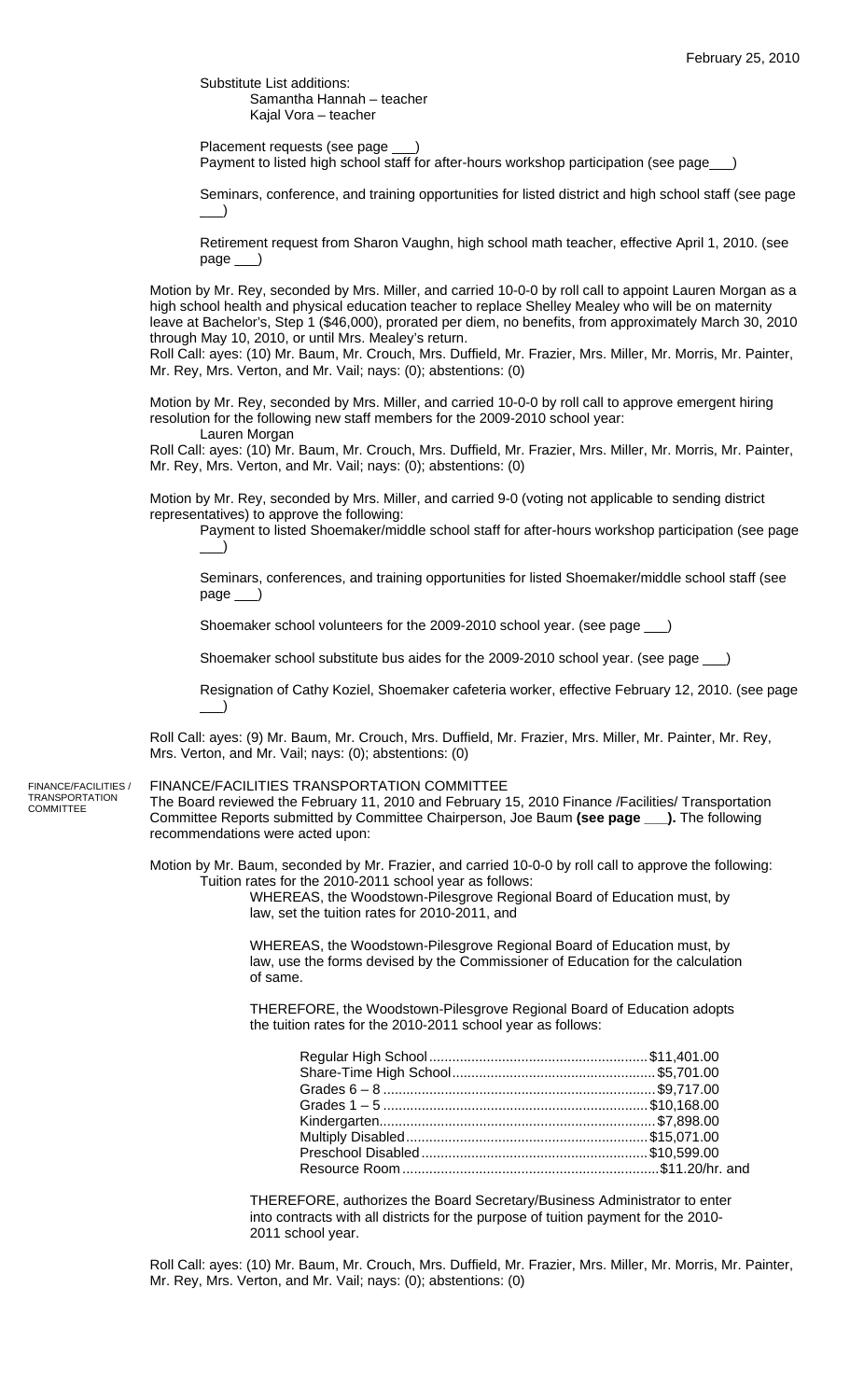Motion by Mr. Baum, seconded by Mrs. Duffield, and carried 10-0-0 by roll call to approve the following items:

2010-2011 school election matters as follows:

That Tuesday, April 20, 2010, from 2:00 p.m. to 9:00 p.m. be set as the date and time of the election. Voting locations to be determined by the County Board of Elections.

That the Public Hearing on the budget for the 2010-2011 school year be held on Thursday, April 1, 2010, at 6:30 p.m. at the Mary Shoemaker School.

That the drawing of names for positions on the ballot be held on Wednesday, March 10, 2010, at the Board Office at 10:00 a.m.

Report of the fire drills performed at the High/Middle school for the month of January 2010. (see page \_\_\_)

Roll Call: ayes: (10) Mr. Baum, Mr. Crouch, Mrs. Duffield, Mr. Frazier, Mrs. Miller, Mr. Morris, Mr. Painter, Mr. Rey, Mrs. Verton, and Mr. Vail; nays: (0); abstentions: (0)

Motion by Mr. Baum, seconded by Mrs. Duffield, and carried 9-0 (voting not applicable to sending district representatives) to approve the following:

Report of fire drills performed at the Mary Shoemaker School for the month of January 2010. (see page \_\_\_)

NEW BUSINESS NEW BUSINESS

Motion by Mr. Baum, seconded by Mrs. Miller, and carried 9-0 (voting not applicable to sending district representatives) to approve home instruction for the following elementary student: 6526804086 – medical

Motion by Mrs. Miller, seconded by Mr. Painter, and carried 10-0 to approve high school field trip. (see  $page$ <sub>\_\_\_</sub>)

Motion by Mr. Painter, seconded by Mrs. Miller, and carried 10-0-0 by roll call to appoint Noah Schoeler as a high school mathematics teacher to replace Sharon Vaughn, who has been on sick leave, at Bachelor's, Step 1 (\$46,000) prorated per diem, no benefits, retroactive to January 25, 2010 through March 31, 2010.

Roll Call: ayes: (10) Mr. Baum, Mr. Crouch, Mrs. Duffield, Mr. Frazier, Mrs. Miller, Mr. Morris, Mr. Painter, Mr. Rey, Mrs. Verton, and Mr. Vail; nays: (0); abstentions: (0)

Motion by Mrs. Miller, seconded by Mr. Baum, and carried 10-0-0 by roll call to appoint Noah Schoeler as a high school mathematics teacher at Bachelor's, Step 1 (\$46,000) prorated, effective April 1, 2010 through the end of the 2009-2010 school year.

Roll Call: ayes: (10) Mr. Baum, Mr. Crouch, Mrs. Duffield, Mr. Frazier, Mrs. Miller, Mr. Morris, Mr. Painter, Mr. Rey, Mrs. Verton, and Mr. Vail; nays: (0); abstentions: (0)

#### OTHER REPORTS OTHER REPORTS

The following verbal reports were given:

Mr. Vail, Board President, reported on the following:

- Finance met prior to the Board meeting to discuss the budget.
- A special meeting on March  $25<sup>th</sup>$  will be set to review the budget.
- Mr. Coleman, Superintendent, reported the following:
	- Mr. Vail and Mr. Coleman attended the Borough council meeting to show support for a new ordinance which addresses snow removal on sidewalks.
- Mr. O'Neil, Interim Business Administrator, reported the following: • Commended the administration for their hard work on the budget so far.

#### ADMINISTRATIVE REPORTS ADMINISTRATIVE

## The Administrative Reports were attached to Superintendent's Monthly Report and delivered under separate cover. REPORTS

- SENDING DISTRICT REPORTS SENDING DISTRICT
- Mr. Morris Alloway Rep., had nothing to report. REPORTS

Mr. Belisario - Upper Pittsgrove Rep., was absent.

### SCHOOL AGE CHILD CARE (SACC) REPORT – Mrs. Eileen Miller reported that the program is going well. SACC REPORT

DELEGATE REPORT – Mrs. Miller reported that she attended the Superintendent Evaluation training offered in Hammonton. Discussed at the Delegate meeting was the 1.5% of employee salaries being contributed toward benefits and the public commenting on Rice letters at Board meetings. DELEGATE REPORT

Alternate Delegate, Mrs. Duffield reported on her Washington D.C. trip.